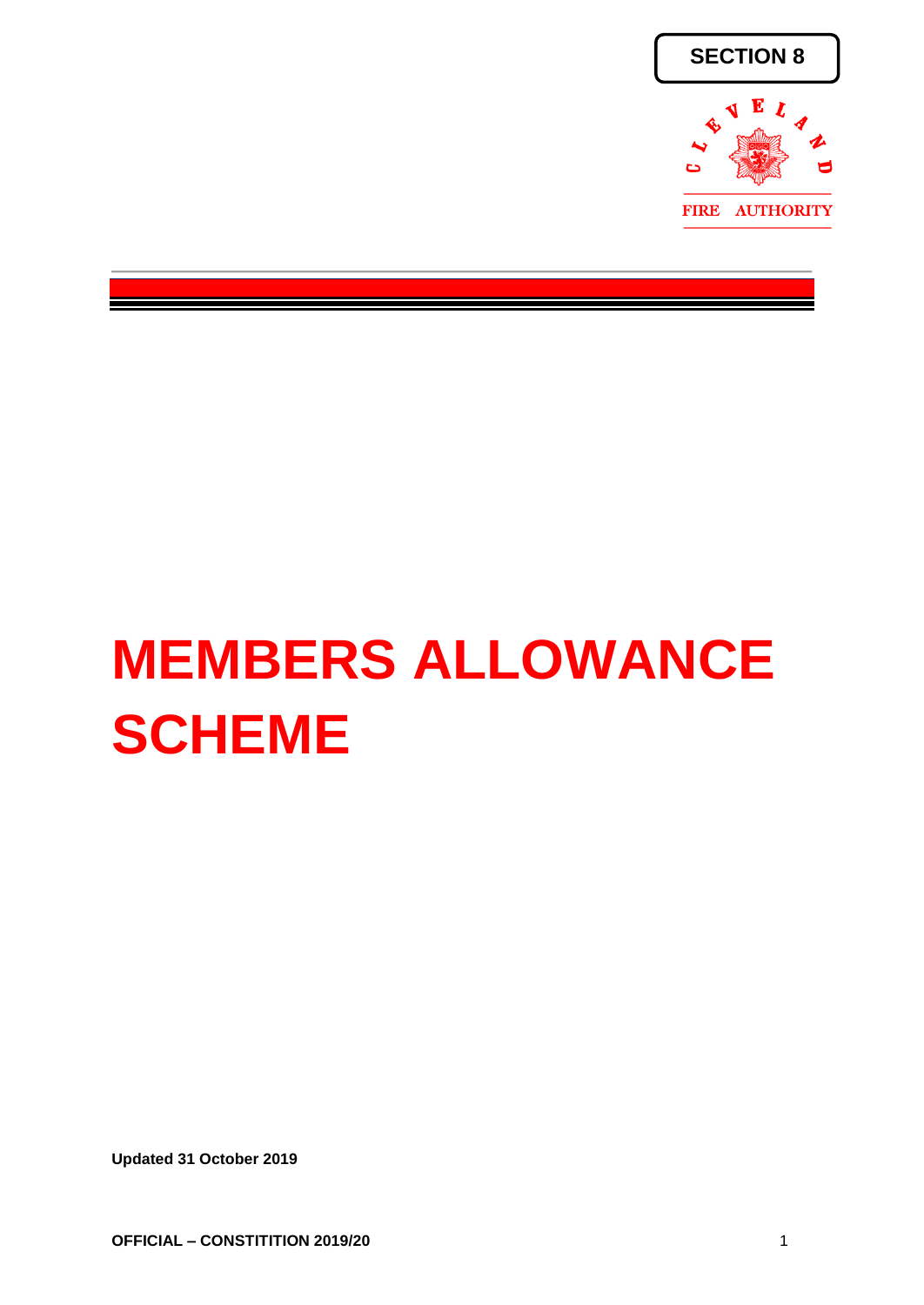### **CLEVELAND FIRE AUTHORITY - MEMBERS' ALLOWANCE SCHEME**

This is the Cleveland Fire Authority Members Allowance Scheme, covering the allowances which can be claimed by Members (including Co-opted Members) of Cleveland Fire Authority.

#### **Contents**

| Section 1 :  | The Scheme and Summary of Allowances Payable                   |
|--------------|----------------------------------------------------------------|
| Section 2 :  | <b>Basic Allowance</b>                                         |
| Section 3 :  | <b>Special Responsibility Allowance</b>                        |
| Section 4 :  | Dependants Carers' Allowance                                   |
| Section 5 :  | <b>Travelling and Subsistence Allowance</b>                    |
| Section 6 :  | How to Claim Travelling & Subsistence Allowance                |
| Section 7 :  | Co-optees' Allowance                                           |
| Section 8 :  | Income Tax and Welfare Benefits                                |
| Section 9 :  | <b>Insurance for Members</b>                                   |
|              |                                                                |
| Schedule 1 : | Rates of Basic, Special Responsibility & Co-optees' Allowances |
| Schedule 2 : | <b>Part Year Entitlement</b>                                   |
| Schedule 3 : | <b>Travelling and Subsistence Rates</b>                        |
|              |                                                                |

Schedule 4 : Approved Duties

Updated 31 October 2019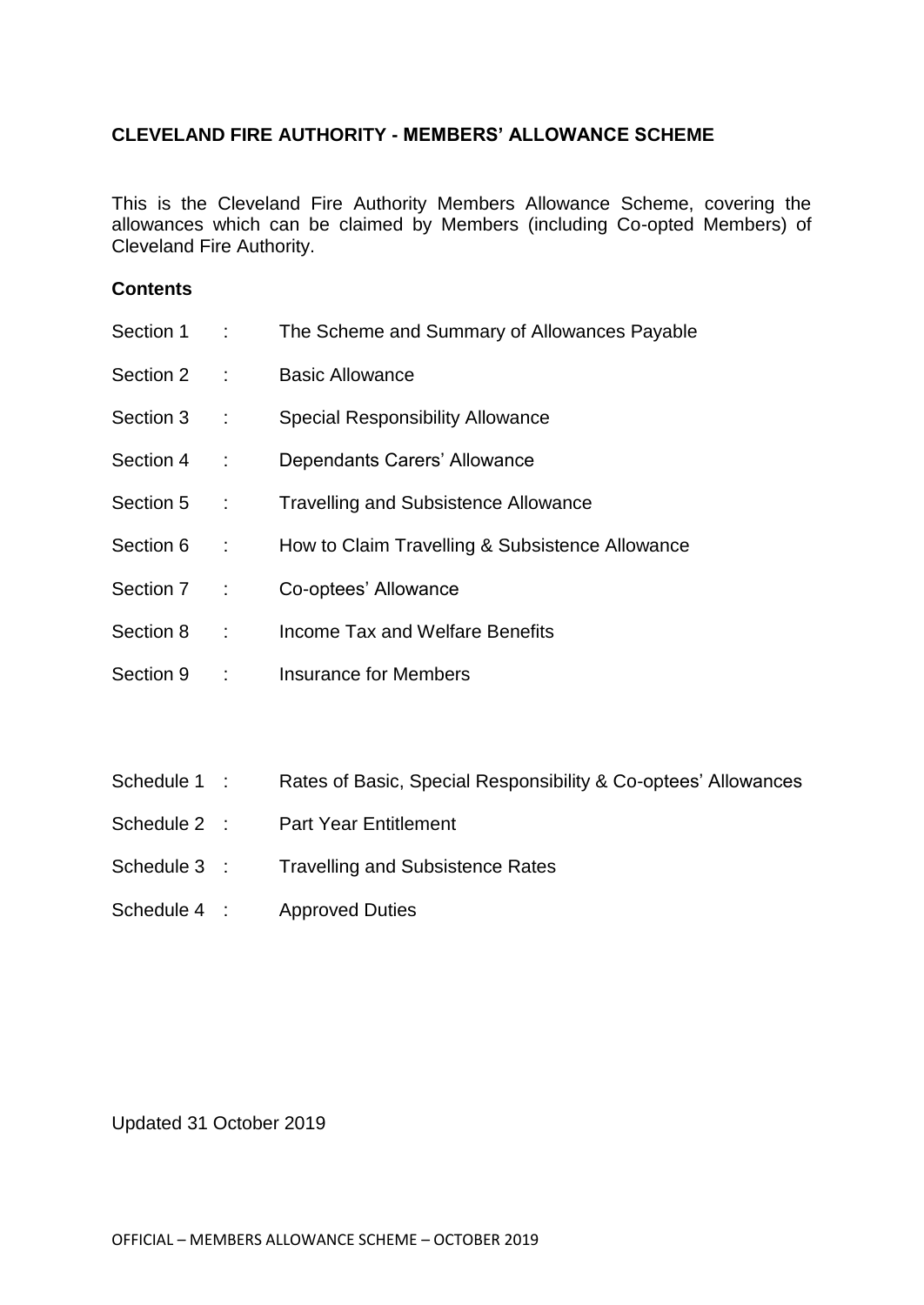# **SECTION 1: THE SCHEME AND SUMMARY OF ALLOWANCES PAYABLE**

## **1.1 The Scheme**

- 1.1.1 This is the Cleveland Fire Authority Members' Allowance Scheme ["the Scheme"] for the payment of Members' Allowances. The Scheme is based on and conforms with the provisions contained in the Local Authorities (Members' Allowances) (England) Regulations 2003 as may be amended from time to time ["the Regulations"]. It also has regard to relevant Government guidance. At a meeting on 18 October 2019, the Cleveland Fire Authority ["the Authority"] after having regard to the recommendations made by an Independent Remuneration Panel approved a Scheme to take effect from 1<sup>st</sup>. April 2019.
- 1.1.2 The Scheme shall have effect without time limit and may be amended or revoked in accordance with the Regulations. Sections 4, 8 and 9 of this document and any other content included in this document for information may be updated, supplemented or deleted as appears appropriate. Any such alterations shall not be treated as amendments to the Scheme.
- 1.1.3 The Scheme shall have effect and be construed in accordance with the Regulations. In the event of any inconsistencies between the Scheme and the Regulations, the Regulations shall prevail.
- 1.1.4 Any procedures or requirements of the Regulations which are not expressly incorporated in the Scheme are hereby deemed to have been so incorporated.
- 1.1.5 A reference herein to a Schedule shall be deemed to be a reference to a Schedule in the Scheme unless there appears to be a contrary intention. A reference to a Member or a Co-optee shall be to a Member or Cooptee of the Authority.
- 1.1.6 Allowances will be reviewed following Members calling of an IRP.

#### **1.2 Summary of Allowances payable and Amendments to the Scheme**

- 1.2.1 Section 2 of the Scheme provides for the payment of an annual Basic Allowance for each Member of the Authority.
- 1.2.2 Section 3 of the Scheme provides for annual Special Responsibility Allowance for those Members who have special duties and/or hold particular posts.
- 1.2.3 It is outside the powers of the Authority, under the current Regulations, to approve Dependants Carers' Allowance.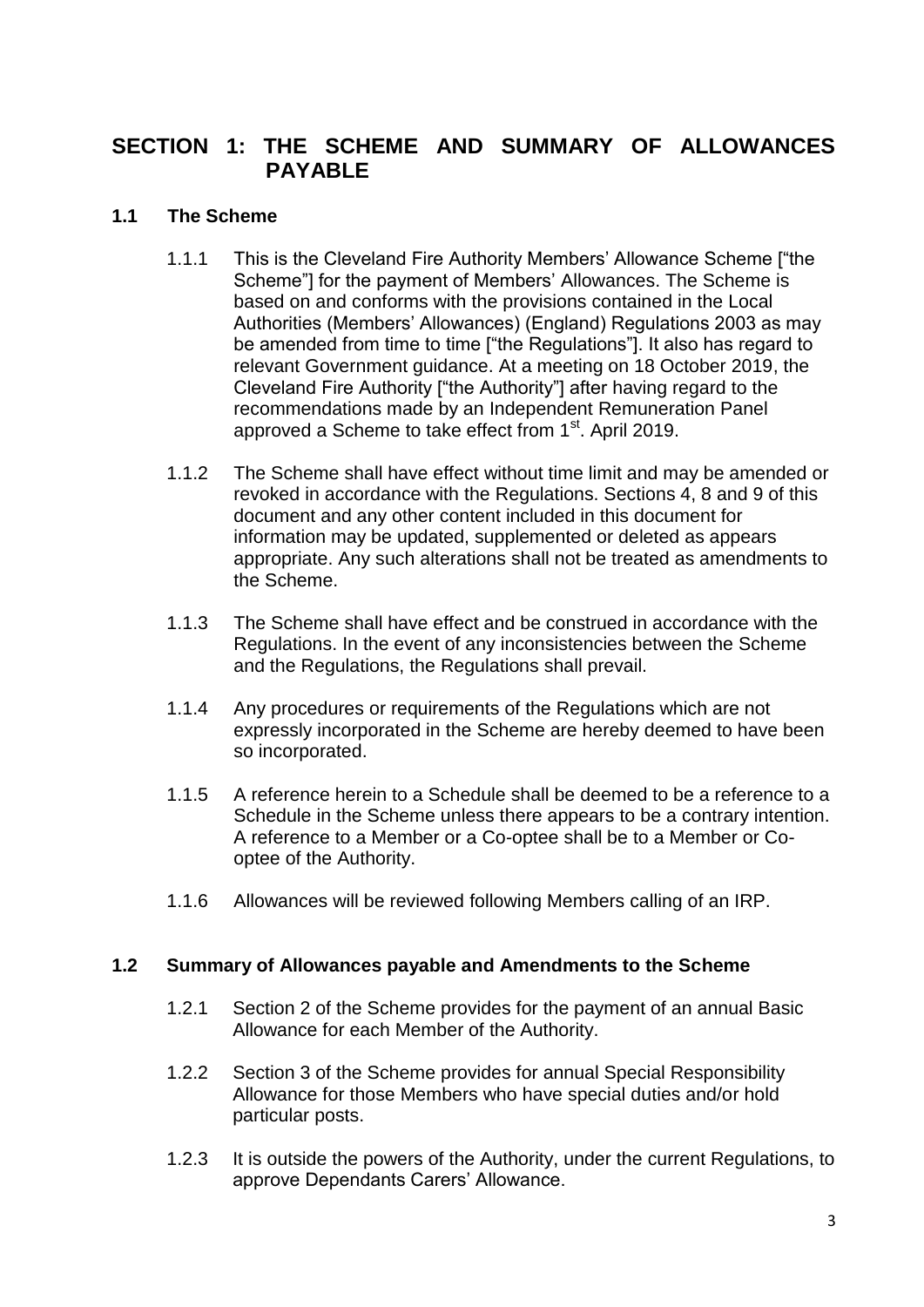- 1.2.4 Section 5 and 6 of the Scheme provide for Travelling and Subsistence Allowance for all Members and Co-opted Members of the Authority and explain how claims should be made.
- 1.2.5 Section 7 of the Scheme provides for annual Co-optees' Allowance. As the Authority has no Co-optees at this time no allowance has been set.
- 1.2.6 Where an amendment is to be made by the Authority to the Scheme which affects an Allowance payable in the year in which the amendment is made, the Authority may decide that the entitlement to that Allowance is to apply with effect from the beginning of the year in which the amendment is made, i.e. to backdate the amendment to that extent.
- 1.2.7 Provision has been made, in accordance with the power conferred by the regulations, to make annual adjustments to allowances by reference to specified indices. The index for inflation to be adopted for the purpose of this Scheme is the Harmonised Index of Consumer Prices (HICP) or Consumer Prices Index (CPI) as it is referred to in the UK. Any change arising only from such annual adjustment shall not be deemed to be an amendment to the scheme.

#### **1.3 Tax and Insurance**

1.3.1 Section 8 and 9 of the Scheme mention liability to Income Tax and the insurance arrangements for Members and Co-optees of the Authority. These sections do not deal with entitlements under the Scheme and are only brief summaries for information. The Authority does not guarantee that they are necessarily accurate or appropriate for individual Members or Co-optees. It is for Members and Co-optees to satisfy themselves personally that their tax and insurance arrangements are in order and they should consult their own advisers as they think fit about these matters.

#### **1.4 Responsibility to Submit Accurate Claims**

1.4.1 It is important that Members and Co-optees are aware of their responsibility to submit accurate claims and to be able to demonstrate that they did incur any expenditure for which they are claiming.

#### **1.5 Public Record of Payments and Availability of the Scheme**

1.5.1 The Authority maintains a record showing payments made to Members and Co-optees in accordance with the Scheme. The record is kept available for public inspection during normal office opening hours at the Authority's principal office (Brigade Headquarters, Endeavour House, Stockton Road, Hartlepool). The record may be inspected free of charge by any local government elector for the areas of Hartlepool, Middlesbrough, Stockton on Tees and Redcar and Cleveland Borough Councils, these being the areas within which the Authority exercises its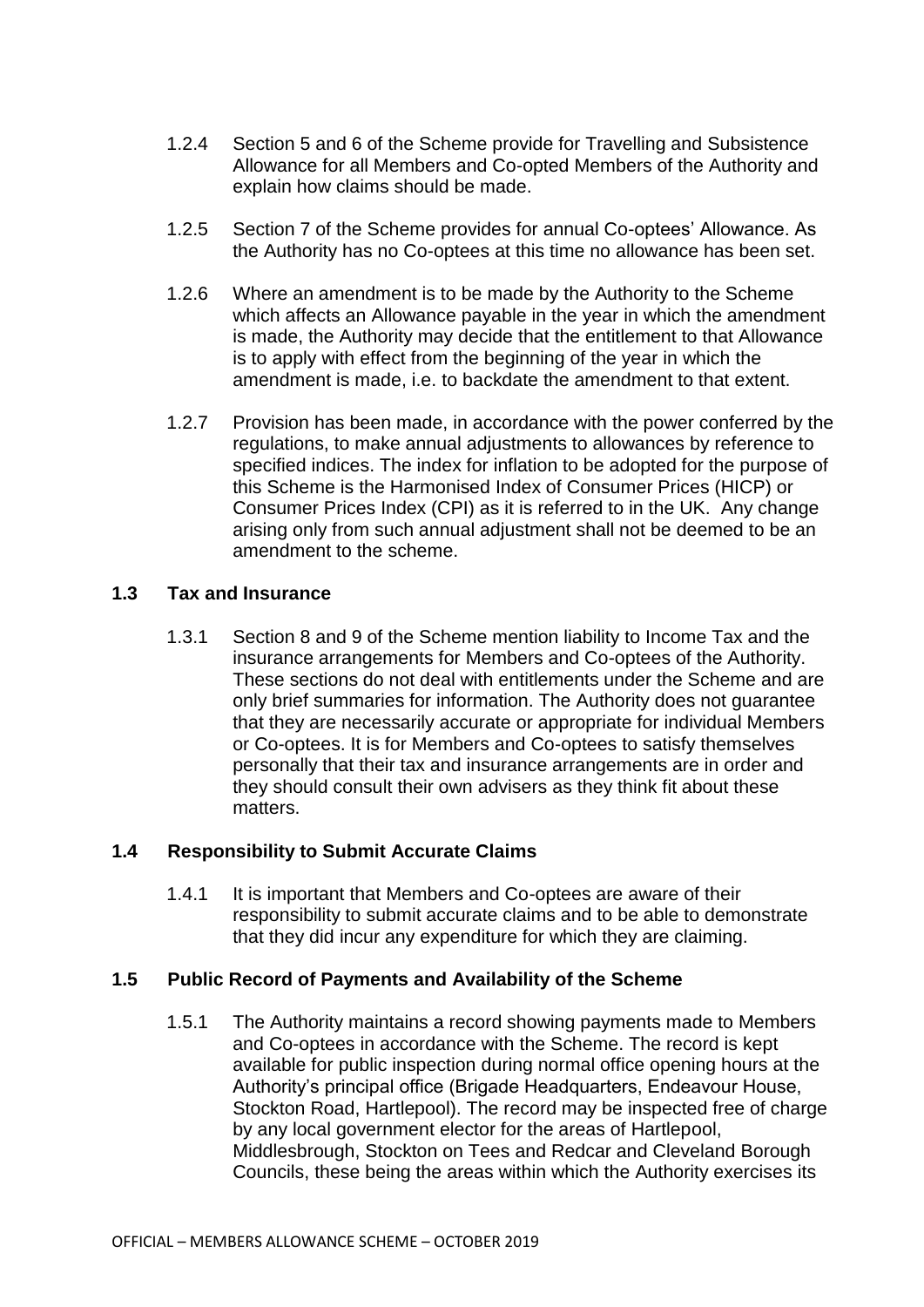functions. A copy of the record will be supplied to any person who so requests.

1.5.2 Copies of the Scheme are made available for inspection by the public at the Authority's principal office, Training and Administration Hub, Endeavour House, Queens Meadow Business Park, Hartlepool during normal office opening hours. A copy will be supplied to any person who so requests. Any person wishing to inspect the record of payments or the Scheme should contact the Democratic and Administration Manager.

#### **1.6 Foregoing Entitlement to Allowances**

1.6.1 A Member or Co-optee may elect to forgo entitlement to all or any part of his/her entitlement to allowances under the Scheme, by notifying the Treasurer in writing. In practice this relates to the Basic Allowance, Special Responsibility Allowance and Co-optees Allowance, which are the allowances which will otherwise be paid automatically.

#### **1.7 Advice & Queries**

- 1.7.1 Any Member or Co-optee requiring advice about how best to maintain records to authenticate claims or with any other queries about the Scheme should contact the Democratic and Administration Manager.
- 1.7.2 In the case of an unresolved dispute in relation to any claim, the Democratic and Administration Manager shall refer the matter to the Treasurer to the Authority who shall be the final arbiter.

# **SECTION 2: BASIC ALLOWANCE**

- 2.1 Basic Allowance is paid to all Members of the Authority at the same rate. It is intended to recognise the requirement for Members to attend various meetings of the Authority as part of their duties. It is also to recognise the role Members perform within the community.
- 2.2 The amount and payment of Basic Allowance are as stated in Schedule 1. Part Year entitlement will be assessed in accordance with Schedule 2.
- 2.3 Co-optees are not eligible for Basic Allowance. Allowances for Co-optees are set out in Section 7.
- 2.4 Any allowance may be withheld where a Member ceased to be a Councillor or is otherwise unable to discharge the role (other than in the case of illness), the Treasurer in conjunction with the Legal Adviser and Monitoring Officer can withhold allowances, if reasonable to do so. Members have the right to appeal as outlined in the Corporate Governance Framework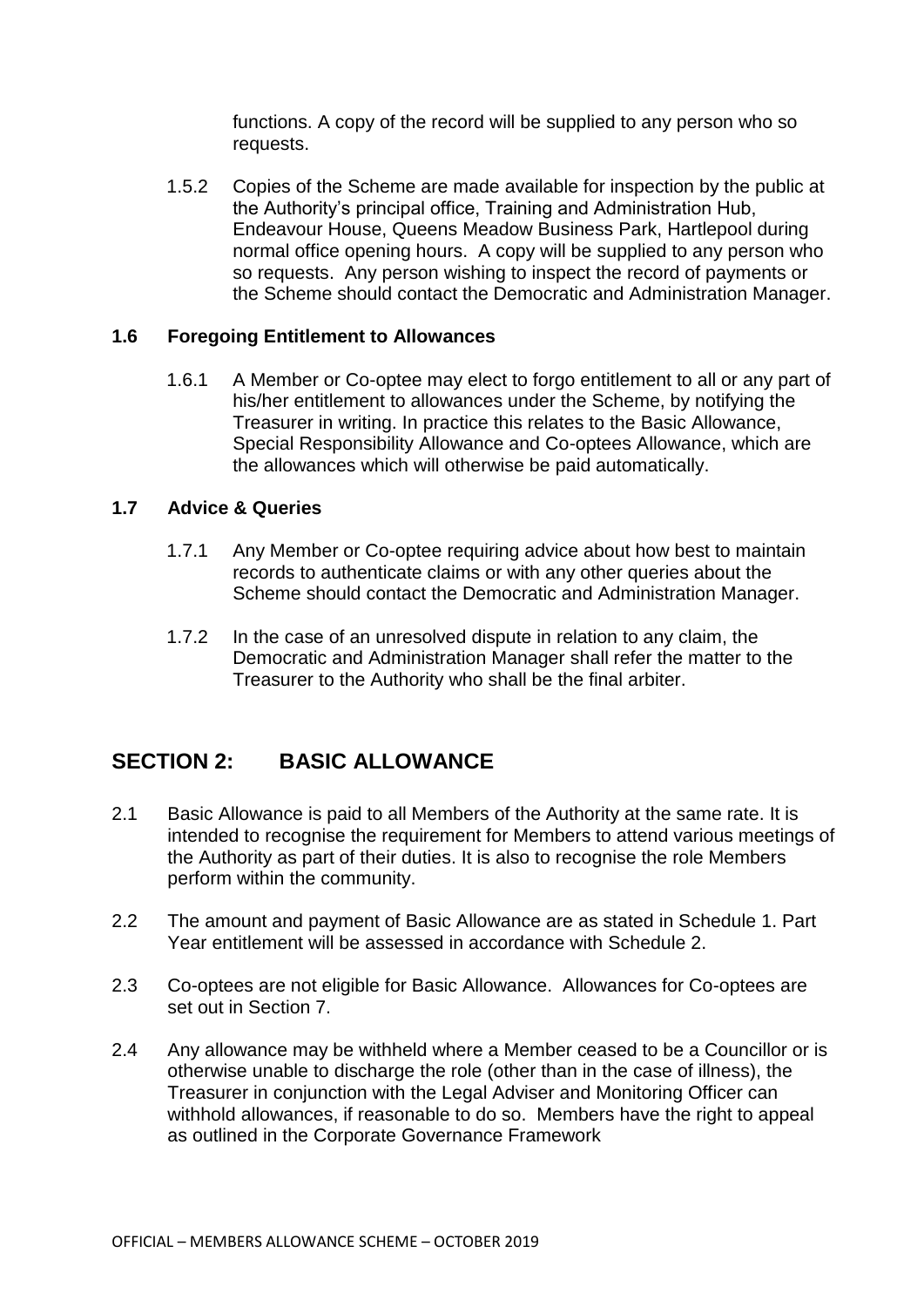2.5 Basic Allowance is subject to Income Tax and National Insurance Contributions (see Section 8).

## **SECTION 3: SPECIAL RESPONSIBILITY ALLOWANCE**

- 3.1 Special Responsibility Allowances enable payments to be made to Members who have special duties and/or hold particular posts and can be of different amounts. The categories of special responsibilities are set out in the Regulations.
- 3.2 The amounts and payment of Special Responsibility Allowances are as stated in Schedule 1. Part Year entitlement will be assessed in accordance with Schedule 2.
- 3.3 Co-optees are not eligible for Special Responsibility Allowance.
- 3.4 Only one Special Responsibility Allowance is payable per Member. If more than one such allowance appears to be payable, the Member may elect which allowance shall be paid. In the event of failure to elect, the Member will be deemed to have elected to receive the Special Responsibility Allowance which is the greatest.
- 3.5 Special Responsibility Allowance is subject to Income Tax and National Insurance Contributions (see Section 8).

## **SECTION 4: DEPENDANTS CARERS' ALLOWANCE**

4.1 It is outside the powers of the Authority to approve Dependants Carers' Allowance under the present Regulations.

# **SECTION 5: TRAVELLING AND SUBSISTENCE ALLOWANCE**

#### **5.1 Travelling Allowances**

- 5.1.1 Members, including Co-optees, may claim travelling expenses for travel undertaken in connection with Approved Duties. Details of the Travelling Allowances which may be claimed are set out in Schedule 3. The duties which are Approved Duties for which a claim may be made are set out in Schedule 4
- 5.1.2 Please note that proper VAT receipts for expenses including parking fee tickets are needed in order for the Authority to validate claims and to reclaim VAT. Members should ask for/keep these and attach them to claim forms. Failure to supply a receipt may result in non-payment of a claim.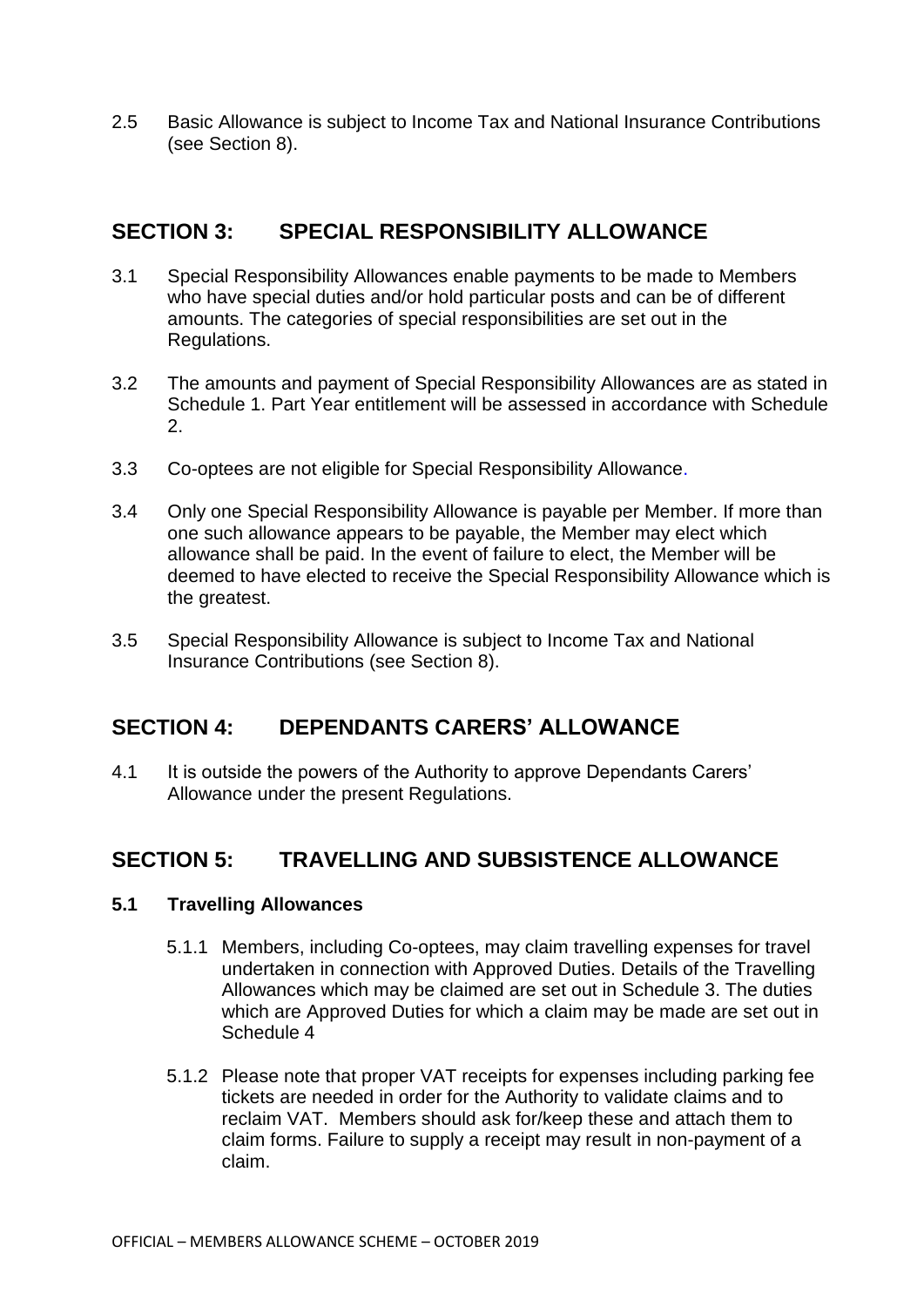- 5.1.3 When travelling by train Members should obtain a rail warrant so that the Authority can take advantage of preferential rates. In the first, instance please contact the Democratic and Administration Manager at Fire Brigade Training and Administration Hub for guidance on obtaining a travel warrant as soon as travel arrangements have been confirmed and the post-holder will arrange for a travel warrant to be issued.
- 5.1.4 Claims for Travel Allowance are generally not subject to deductions for Income Tax and National Insurance (see Section 8)

## **5.2 Subsistence Allowances**

- 5.2.1 Members, including Co-optees, may claim subsistence for costs of refreshments and accommodation necessarily incurred when undertaking Approved Duties. Details of the Subsistence Allowances which may be claimed are set out in Schedule 3. The duties which are Approved Duties for which a claim may be made are set out in Schedule 4.
- 5.2.2 Members are not entitled to claim subsistence to the extent that suitable refreshments are provided for them while they are undertaking the approved duty. In calculating the length of time it has taken to perform an approved duty, such as a meeting, Members are entitled to include reasonable travelling time in getting to and from the meeting place.
- 5.2.3 Members are not entitled to claim subsistence to the extent that suitable accommodation is provided for them while they are undertaking the approved duty. Normally accommodation will be booked for Members and the Authority will pay direct. Members should always consult the Democratic and Administration Manager prior to arranging and paying for accommodation themselves.
- 5.2.4 Please note that proper VAT receipts are needed in order for the Authority to validate claims and to reclaim VAT. Members should ask for/keep these and attach them to claim forms. Failure to supply a receipt may result in non-payment of a claim.
- 5.2.5 When a receipt is not provided, claims for Subsistence Allowance are subject to deductions for Income Tax and National Insurance.

## **SECTION 6: HOW TO CLAIM TRAVELLING AND SUBSISTENCE ALLOWANCE**

- 6.1 In this section "Members" includes Co-optees.
- 6.2 Claims for Travelling and/or Subsistence Allowance must be submitted on the standard forms.
- 6.3 The forms include the following declaration which must be completed:-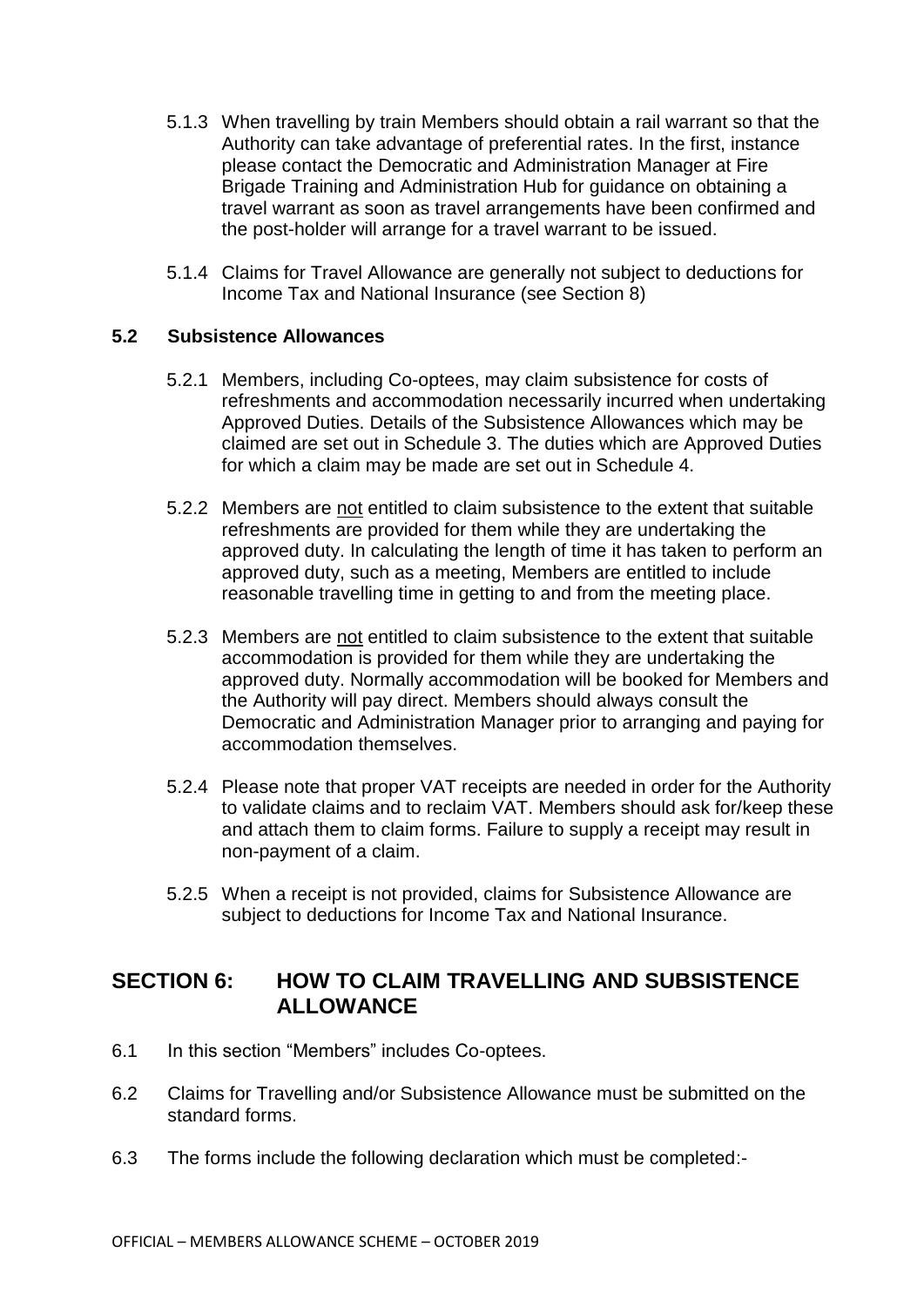"I declare I have incurred expenditure on travelling and/or subsistence for the purpose of enabling me to perform approved duties as a Member or Co-opted Member of Cleveland Fire Authority and that the rates are in accordance with those determined by the Authority. I declare that the statements in my claim are correct. I have not made and will not make any other claim under any enactment for the same travelling and/or subsistence."

- 6.4 Claim forms are kept by the Democratic Support team, from whom additional forms may also be obtained.
- 6.5 The deadline for processing claims is usually about the  $25<sup>th</sup>$  day of the month and payment is made monthly on or about the fifteenth of the month by direct transfer to bank/building society accounts.
- 6.6 Members should submit claims promptly, in arrears, and by no later than the last day of the calendar month. Claims should be made within three months of the approved duty for which the claim is made.
- 6.7 If any of the rates of Travelling and Subsistence Allowance are increased by the Authority and the increase is backdated to the start of a year, Members may be able to show that claims already processed or being processed should be revised to reflect the increase.
- 6.8 Members should note that it is their responsibility to ensure that any claims submitted are accurate, and that they can demonstrate that they attended meetings for which they are claiming allowances etc. It is suggested that this can best be done by Members maintaining diary records of meetings attended, showing the dates of the meetings and duration. Where there is an attendance book at the meeting, the Members must sign the attendance book. NB, if Members' allowance payments become the subject of investigation, these records may be required by the investigator.
- 6.9 Members should also note that, as mention in Section 1 above, the Authority has to maintain a record showing payments made to Members which is open to public inspection.

# **SECTION 7: CO-OPTEES' ALLOWANCE**

- 7.1 Co-optees' Allowance enables payments to be made to Co-optees in respect of attendance at conferences and meetings and can be of different amounts for different Co-optees.
- 7.2 The amounts and payment of Co-optees Allowance are as stated in Schedule 1. Part Year entitlement will be assessed in accordance with Schedule 2. These amounts are in addition to any Travelling or Subsistence Allowance which may be claimed by Co-optees under sections 5 and 6 of the Scheme.
- 7.3 Co-optees' Allowance is subject to Income Tax and National Insurance Contributions (see Section 8).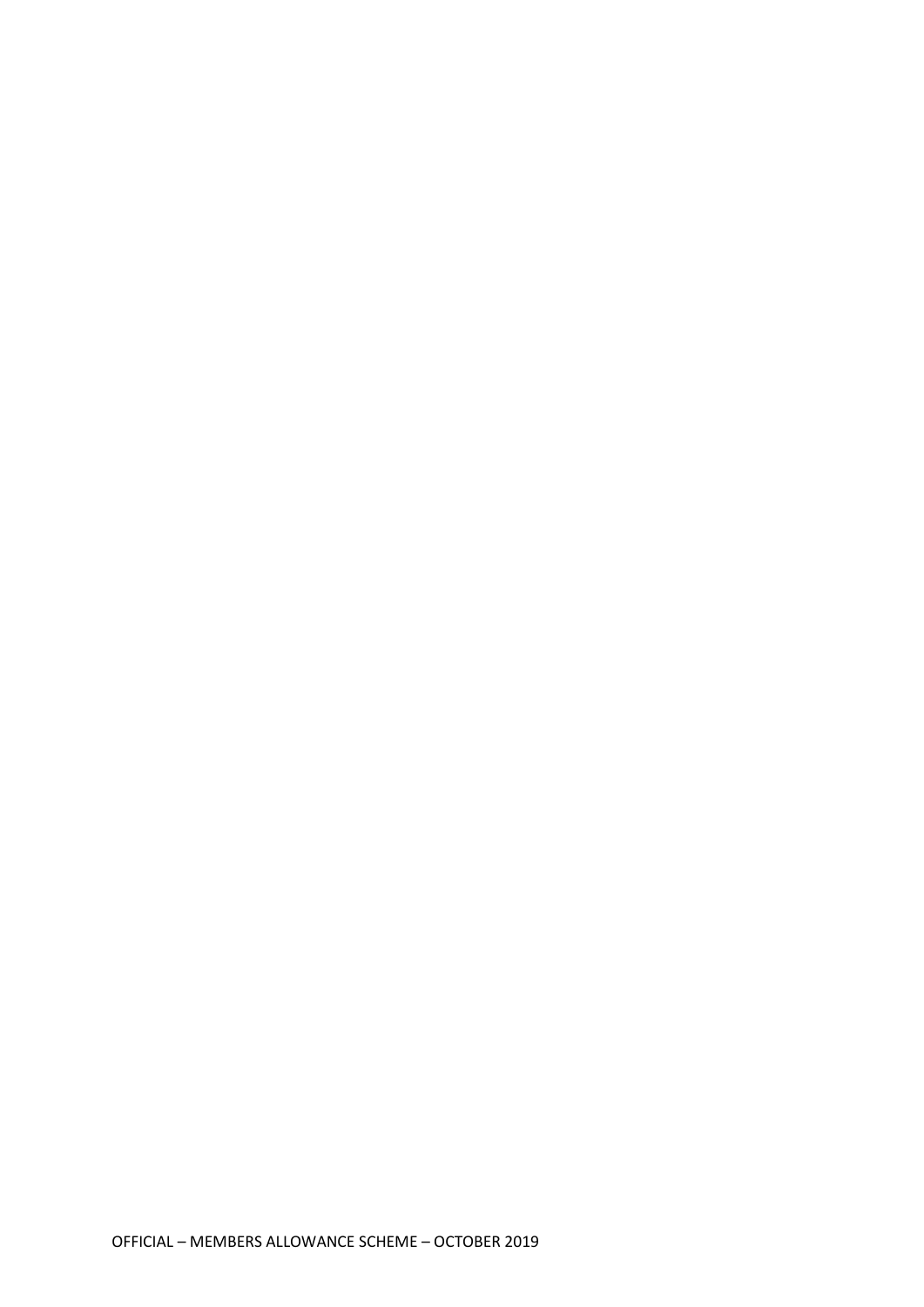## **SECTION 8: INCOME TAX & WELFARE BENEFITS**

#### **8.1 General**

- 8.1.1 NB Members must read the paragraph in Section 1 above headed "Tax and Insurance"
- 8.1.2 In this section "Members" includes Co-optees.

#### **8.2 Income Tax**

- 8.2.1 Basic, Special Responsibility, Co-optees and Dependant Carers' Allowances are subject to Income Tax as they are payments made in respect of the duties of an office. Travelling and Subsistence Allowance is not normally subject to Income Tax if it is paid in respect of actual costs necessarily incurred in connection with the Approved Duty. Appropriate records should be kept to satisfy the Tax Office. Subsistence Allowance where no receipt is provided is subject to Income Tax.
- 8.2.2 The Inland Revenue is notified of the names and addresses of all Members who claim taxable allowances. Tax is deducted at basic rate until the Inland Revenue notify the Authority of the appropriate tax code for each Member.
- 8.2.3 Some expenses incurred by Members in the course of Authority duties as Members may be deductible against tax. Any member who believes that some of his/her expenses as a Member may be tax deductible, should contact his/her Tax Office.
- 8.2.4 The Authority's Tax Office is :

HM Revenue & Customs, PO Box 1970, Liverpool, L75 1WX

## **8.3 National Insurance Contributions**

- 8.3.1 Basic and Special Responsibility Allowance payments will attract National Insurance (NI) contributions at levels which vary depending on the total earnings of Members.
- 8.3.2 Some Members may not be liable to any NI Contributions on Allowances if they fulfil any of the following criteria:
	- (a) Their total earnings are less than the specified amount mentioned in 8.3.3 (a) below
	- (b) They are men at state pension age
	- (c) They are women at state pension age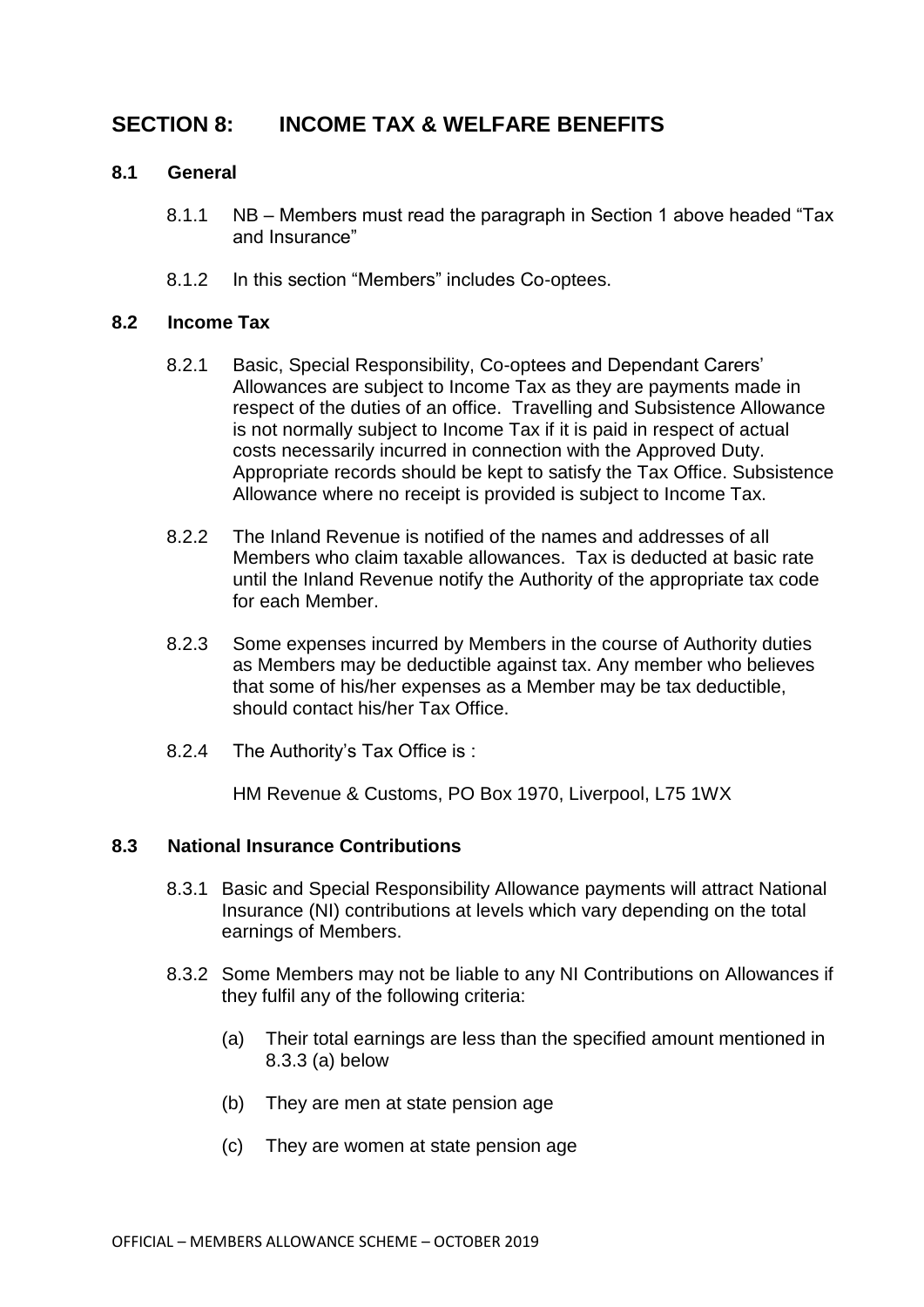- (d) They are already paying the maximum NI Contributions on their employment earnings mentioned in 8.3.3 (b) below
- 8.3.3 There is no NI liability if either (a) total earnings are less than the specified minimum, currently £719 per month or (b) NI contributions at maximum rate are paid on employment earnings.
- 8.3.4 Some Members, who are married women or widows who have elected to pay reduced rate contributions for NI, may also need to have their NI Contributions on allowances calculated at a reduced rate.
- 8.3.5 Members who are self-employed may also be subject to different levels of NI Contributions.
- 8.3.6 Members who believe that they fall into any of the above categories should contact the Head of Finance who will seek to obtain further information to assist with the query. Members should also obtain the appropriate certificates from the Department of Work and Pensions (DWP).

## **8.4 Social Security Benefits**

- 8.4.1 The receipt of allowances may affect Members who are receiving Social Security Benefits. All allowances should be declared to the DWP who will be able to advise Members about the way in which allowances affect benefits such as Income Support.
- 8.4.2 Members should note that failure to disclose any allowances to the DWP may result in prosecution.

## **SECTION 9: INSURANCE FOR MEMBERS**

- 9.1 NB Members must read the paragraph in Section 1 above headed "Tax and Insurance"
- 9.2 In this section "Members" includes Co-optees.
- 9.3 The Authority provides some insurance cover for Members when they are engaged on business which relates to their activities for the Authority. The insurance does not cover Party Political activities.
- 9.4 The insurance covers certain risks in the following broad categories:
	- Public Liability
	- Officials Indemnity
	- Libel and Slander
	- Employers Liability
	- Personal Accident Insurance
	- Business Travel Insurance
	- Legal Expenses Insurance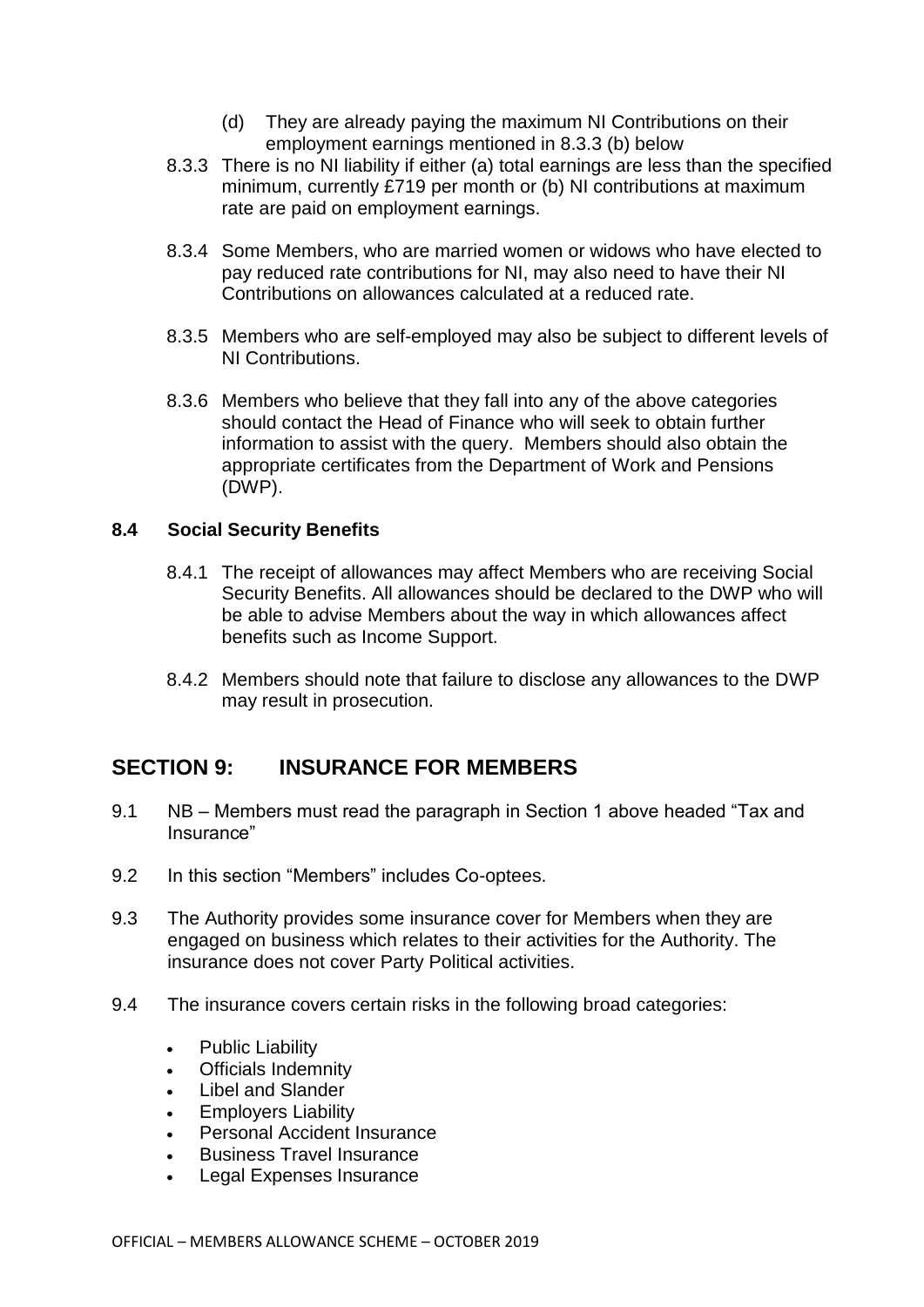For further details relating to the extent of this cover please contact the Brigade's Head of Finance

9.5 Please note that the Authority's motor insurance does not extend to Members' own vehicles, even if these vehicles are used on Authority business. Members should ensure that they have advised their own insurers and they are suitably covered if their own vehicles are to be used on Authority business.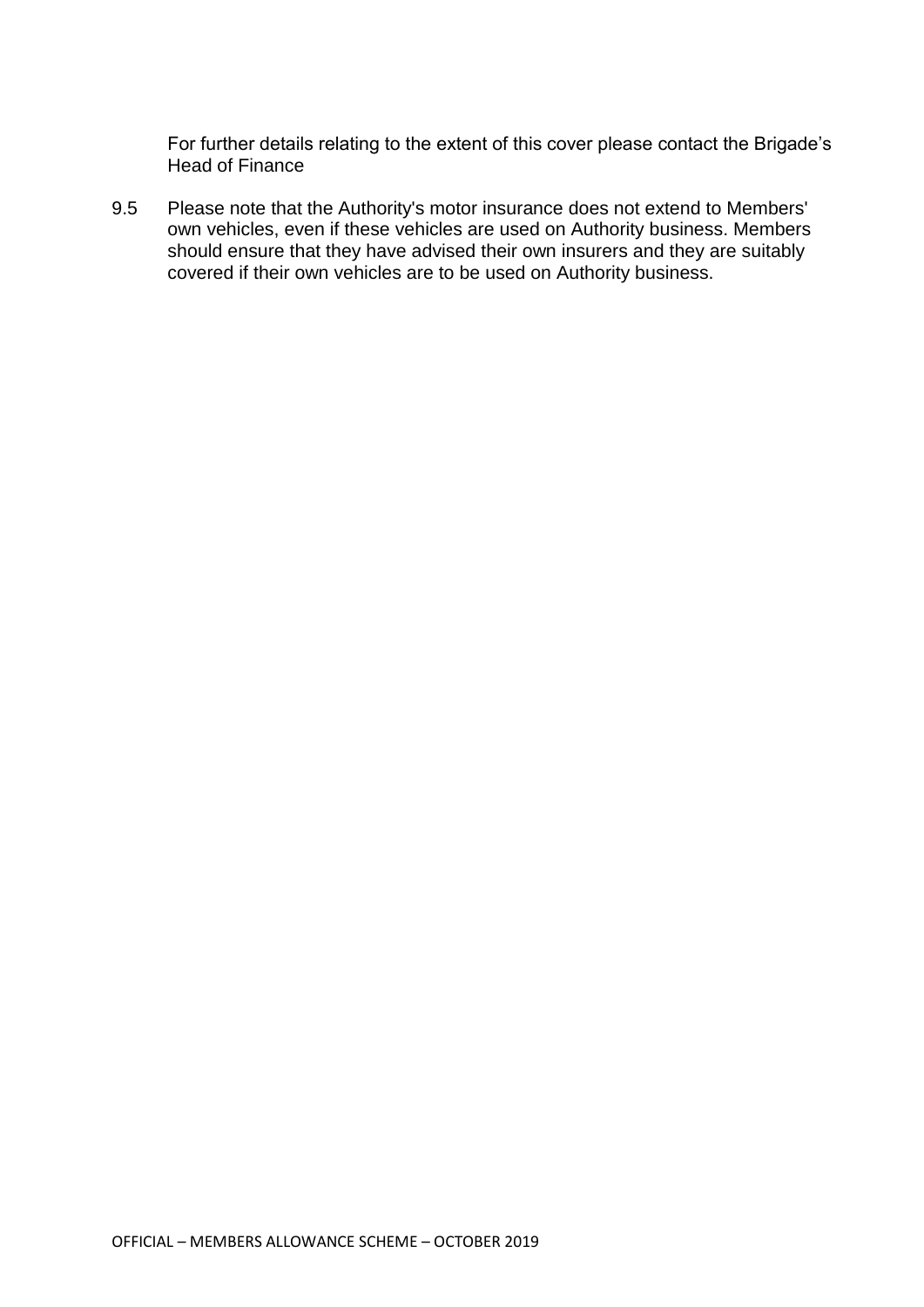## **RATES OF ALLOWANCES**

| <b>Allowance</b>                                                                                                                                         | Amount                                                          |
|----------------------------------------------------------------------------------------------------------------------------------------------------------|-----------------------------------------------------------------|
| Basic                                                                                                                                                    | £2,238 a year                                                   |
| <b>Special Responsibility</b><br>(a) Chair of the Authority<br>(b) Vice Chair of the Authority<br>(c) Chair of Audit and Governance Com<br>(d) Co-optees | £8,952.a year<br>£4,476 a year<br>£2,797 a year<br>No rate set. |

#### **Payments**

- 1.1 Payments shall be made, in respect of Basic and Special Responsibility and Cooptees Allowances, in arrears in instalments of one-twelfth of the amount specified in the Scheme on or about the fifteenth of the month by direct transfer to bank/building society accounts (unless otherwise notified).
- 1.2 Where a payment of one-twelfth of the amount specified in this Scheme in respect of a Basic, Special Responsibility or Co-optees Allowance would result in a Member or Co-optee receiving more than the amount to which he/she would be entitled, the monthly payments shall be restricted to such amount as will ensure that no more is paid than the amount to which he/she is entitled in any one financial year.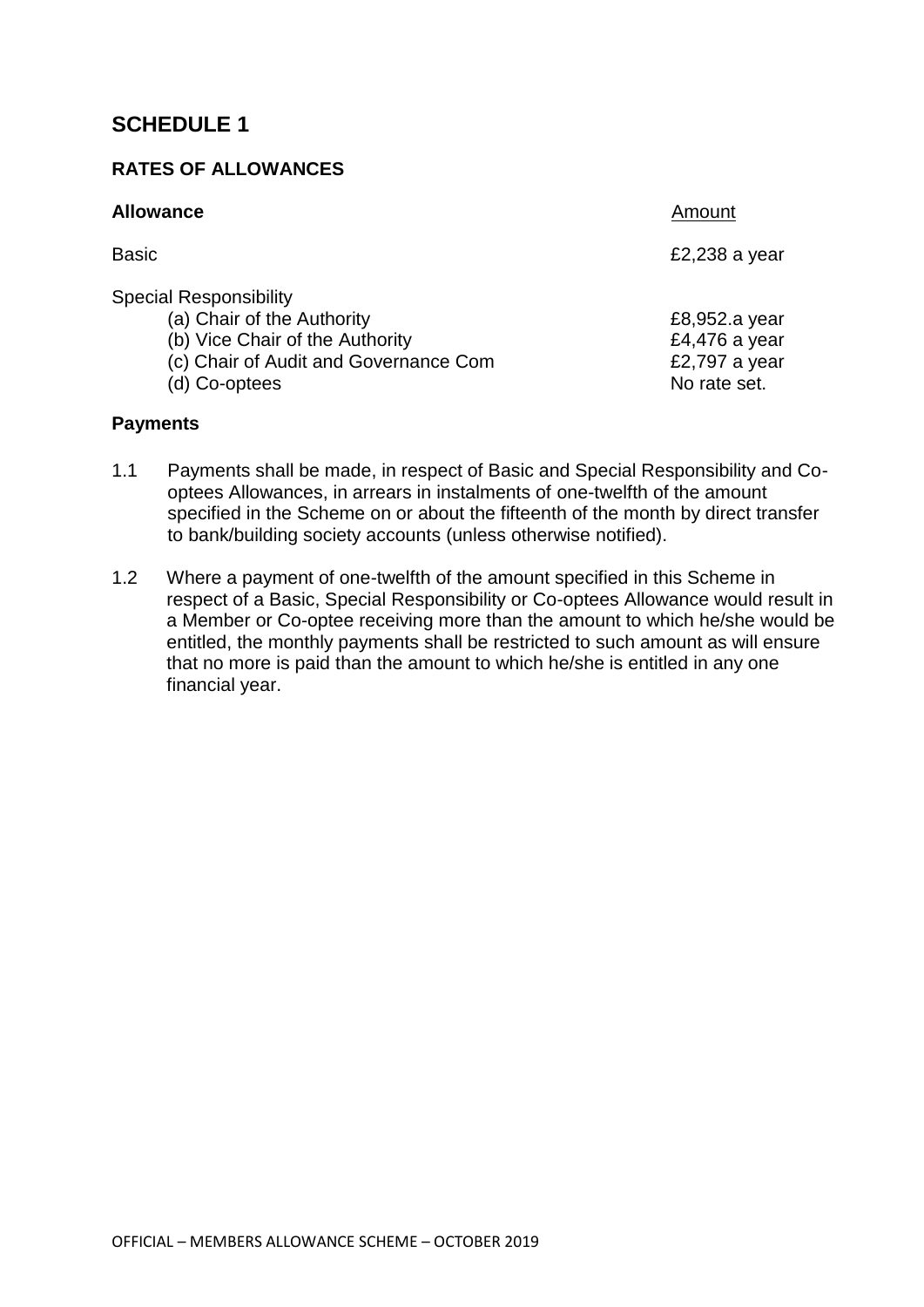## **PART-YEAR ENTITLEMENT**

### **1.1 The following will apply if in the course of a year,**

- (a) the scheme is amended or
- (b) a Member (excluding any Co-optee) becomes, or ceases to be a Member, or
- (c) a Member (excluding any Co-optee) accepts or relinquishes a special responsibility in respect of which a Special Responsibility Allowance is payable or
- (d) a Co-optee becomes, or ceases to be a Co-optee.

### **1.2 Amendments to the Scheme**

- 1.2.1 If one or more amendments to the Scheme are made which take effect during the year in question and change the amount(s) of any Allowance to which Members are entitled, the effect on Members' entitlement will be as follows.
- 1.2.2 If the amendment is backdated to the start of the year, Members' entitlement shall be adjusted accordingly.
- 1.2.3 Otherwise the Members' entitlement shall reflect the changes in the rate of Allowance and the period(s) during which each rate was in force.

#### **1.3 Members for part Year only**

- 1.3.1 Where the term of office of a Member begins or ends otherwise than at the beginning or end of a year, his/her entitlement to Basic Allowance shall be to the payment of the appropriate proportion of the Basic Allowance
	- (a) for the number of days during which his/her term of office as a Member subsists and
	- (b) at the rate or rates applicable to that Allowance while his/her term of office as a Member subsists.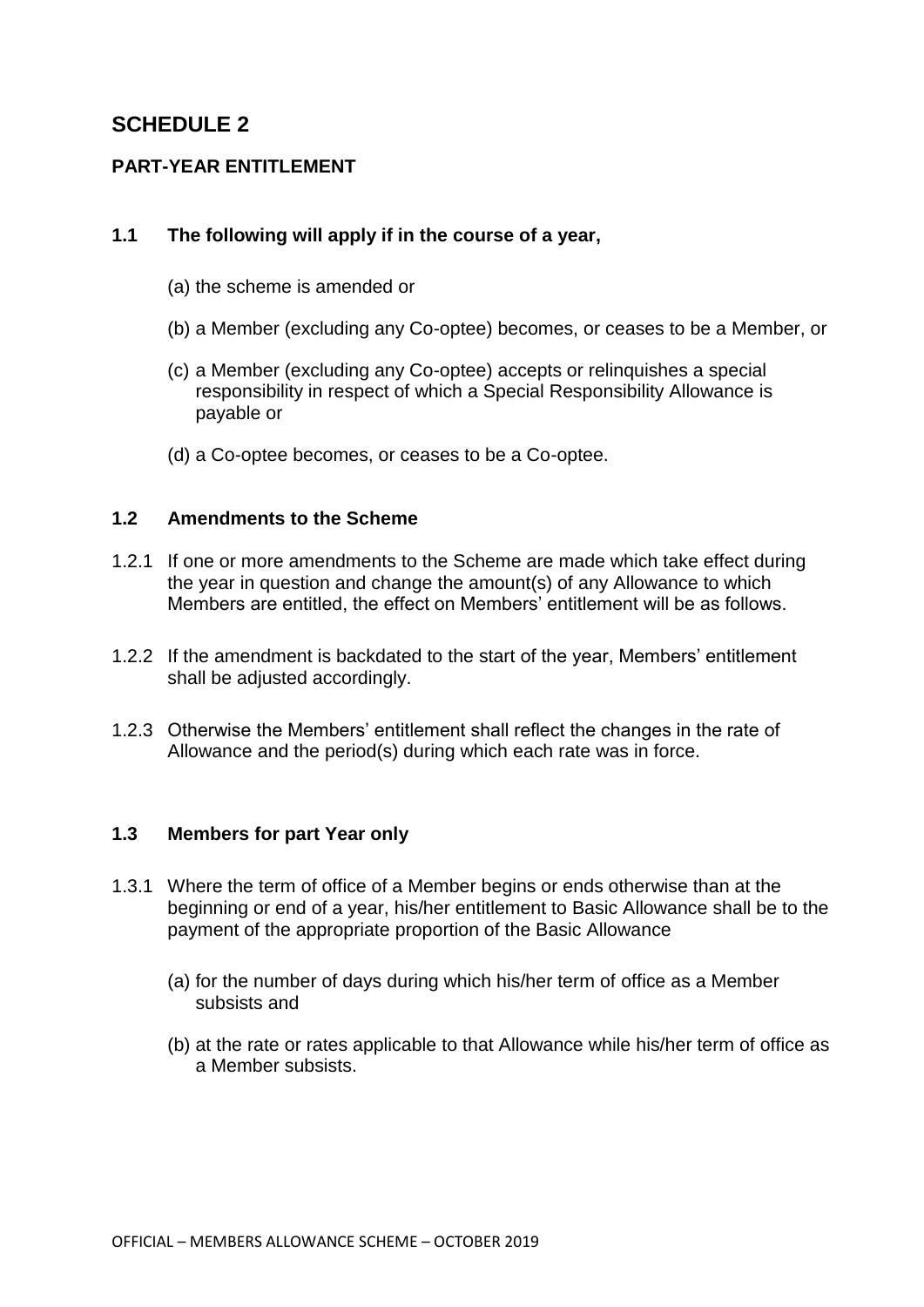### **1.4 Members performing Special Responsibilities for part Year only**

- 1.4.1 Where a Member carries out any special responsibility such as entitles him/her to a Special Responsibility Allowance during part only of a year, his/her entitlement shall be to payment of the appropriate proportion of the Special Responsibility Allowance
	- (a) for the number of days during which that Member has such special responsibility and
	- (b) at the rate or rates applicable to that Allowance while the Member had such special responsibility.

## **1.5 Co-optees for part Year only**

- 1.5.1 Where the appointment of a Co-optee begins or ends otherwise than at the beginning or end of a year, his/her entitlement to Co-optees' Allowance shall be to the payment of the appropriate proportion of the Co-optees' Allowance
	- (a) for the number of days during which his/her appointment as a Co-optee subsists and
	- (b) at the rate or rates applicable to him/her as a Co-optee while his/her appointment as a Co-optee subsists.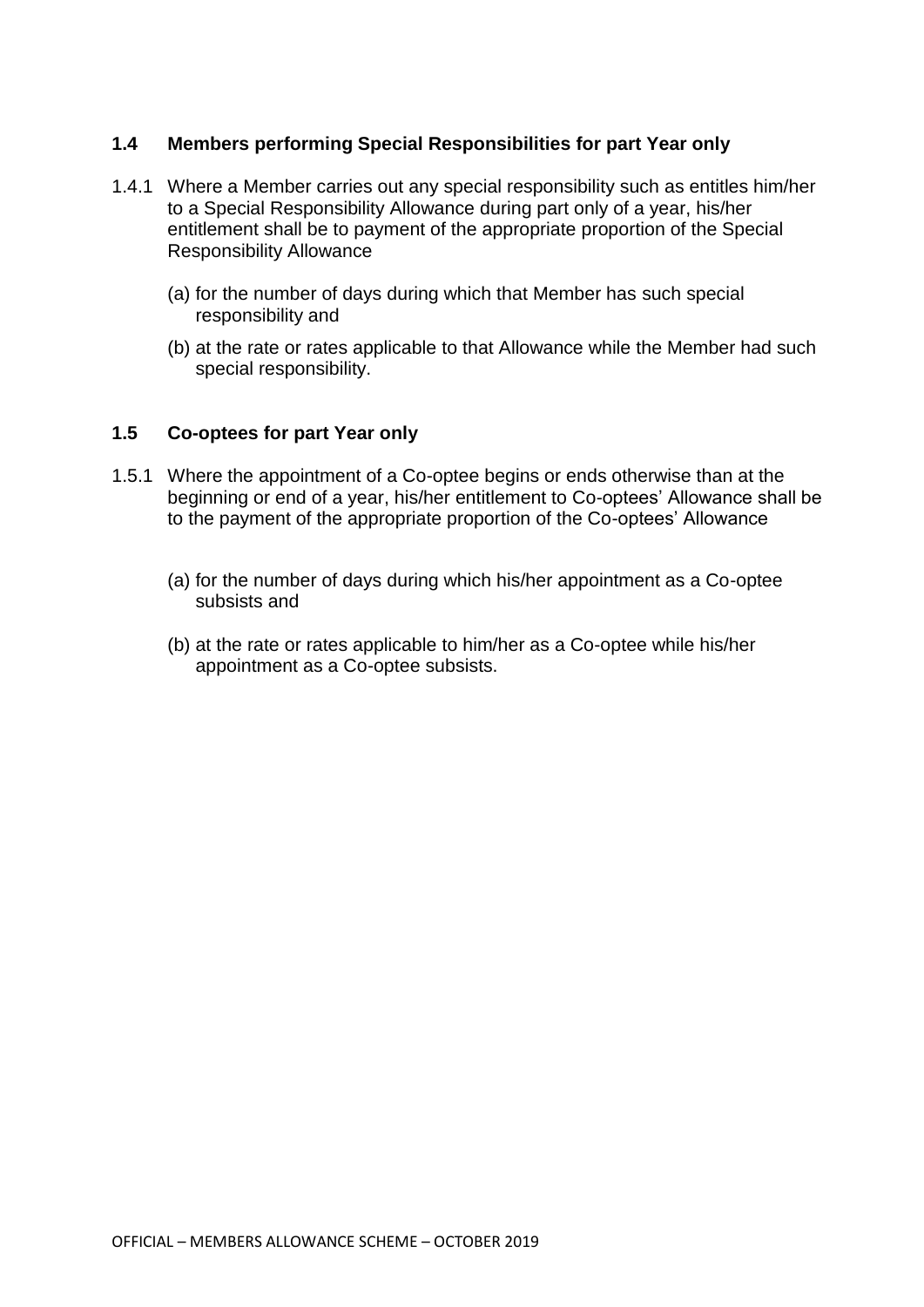## **TRAVELLING AND SUBSISTENCE RATES**

## **Public Transport**

The Authority will reimburse actual cost of coach travel or standard class rail fares, or the cheapest alternative. First class rail travel will only be allowed where as a result of possessing a rail card, a reduction, equal to second class rail travel is achieved; or when travelling with Officers of the Brigade entitled to travel first class; or when travelling long distances and requiring a meal which can only be obtained via a  $1<sup>st</sup>$  class fare.

When travelling by train Members must obtain a rail warrant so that the Authority can take advantage of preferential rates. In the first, instance please contact the Democratic and Administration Manager for guidance on obtaining a travel warrant as soon as travel arrangements have been confirmed and the post holder will arrange for a travel warrant to be issued. If Members/Co-optees have to purchase their own rail tickets they should produce their receipt or ticket when claiming reimbursement.

Travel by air may be appropriate in certain cases. This will be arranged by the Democratic and Administration Manager.

Travel by public transport is encouraged for long distance journeys but may be undertaken by private car where this is expedient. If so the Authority will pay Members/Co-optees the appropriate car mileage allowance shown below, not exceeding an amount equivalent to the standard second class rail fare.

For local travel Members may choose either the appropriate car or motorcycle mileage allowance shown below. Local travel is defined as any journey within a 60 mile radius of Fire Brigade HQ which takes in the perimeter of Regional Brigades HQ's.

Taxi fares may be claimed but only (a) in cases of urgency or (b) for meetings outside normal working hours (8.30 a.m. - 6.30 p.m.) and, in either case, where no suitable public transport is available. Receipts should be produced. Please contact the Democratic and Administration Manager whenever possible prior to booking taxis as preferential rates may be available.

#### **Car Mileage Allowances**

 $\sim$  Capacity  $\sim$ 

| Capacity             |                                                   |                                                    |
|----------------------|---------------------------------------------------|----------------------------------------------------|
| Basic rate for cars  | up to 999cc<br>1000cc to 1199cc<br>1200 and above | 45.0p per mile<br>45.0p per mile<br>45.0p per mile |
| Motorcycle Allowance | up to 150cc<br>151 to 500cc<br>Exceeding 500cc    | 9.5p per mile<br>13.7 per mile<br>18.1 per mile    |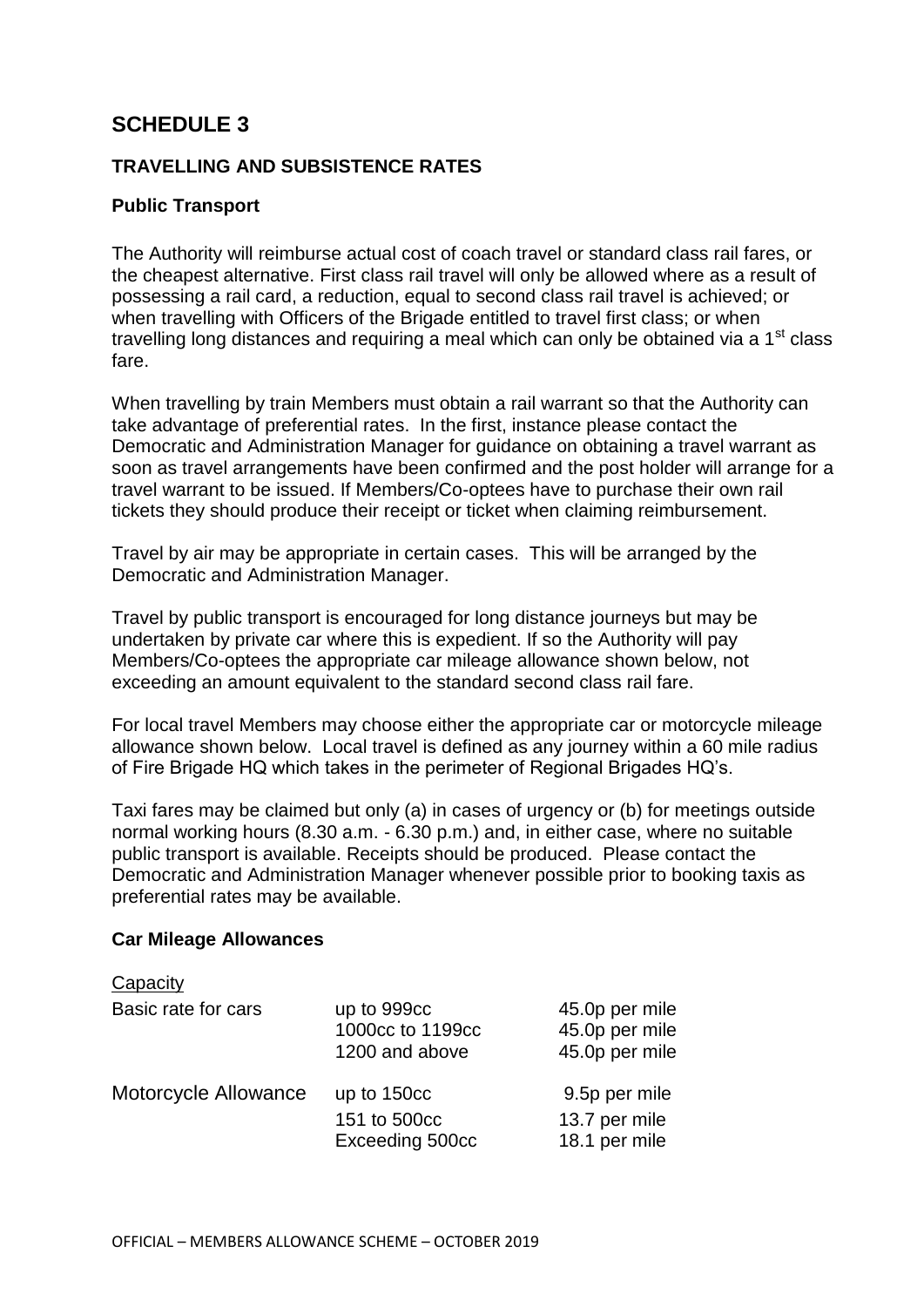HMRC have set an Approved Mileage Allowance Payment (AMAP) rate of 45p for the first 10,000 miles and 25p thereafter for Members/Co-optees using their own cars. Any tax due will be deducted at source through the payroll.

#### **Day Subsistence**

The amounts below are the maximum which can be claimed. Receipts should be produced for all subsistence claimed.

Eligibility is based on the time of day meals are taken and time away from home, as follows: -

| <b>Breakfast allowance</b> | it is necessary to leave home<br>before 7.00am for a minimum<br>period of four hours | £5.57 |
|----------------------------|--------------------------------------------------------------------------------------|-------|
| Lunch allowance            | minimum four hours' absence<br>including $12$ noon $- 2.00$ pm                       | £7.70 |
| Tea allowance              | minimum four hours' absence<br>Up to and including 8.30pm                            | £3.04 |
| Evening Meal allowance     | minimum four hours' absence<br>returning after 8.30pm                                | £9.54 |
| Out of Pocket Expenses     | for an overnight stay                                                                | £4.89 |
| General                    | Tea and evening meal allowances cannot<br>be claimed in respect of the same evening. |       |

#### **Overnight Subsistence**

For an absence overnight where own arrangements are to be made for accommodation, overnight subsistence may be claimed up to a maximum of:

| London Rate          | $\overline{\phantom{a}}$ | not exceeding | £91.04 |
|----------------------|--------------------------|---------------|--------|
| <b>Standard Rate</b> | $\blacksquare$           | not exceeding | £79.82 |

These rates cover all accommodation and meals and will be reduced for any meals provided.

Receipts should be produced for all subsistence claimed.

Overnight subsistence may be appropriate for meetings with an early start and a significant travelling distance. Each case will be judged on merit. Please contact the Democratic and Administration Manager for guidance and to enable the Authority to book accommodation to take advantage of preferential rates.